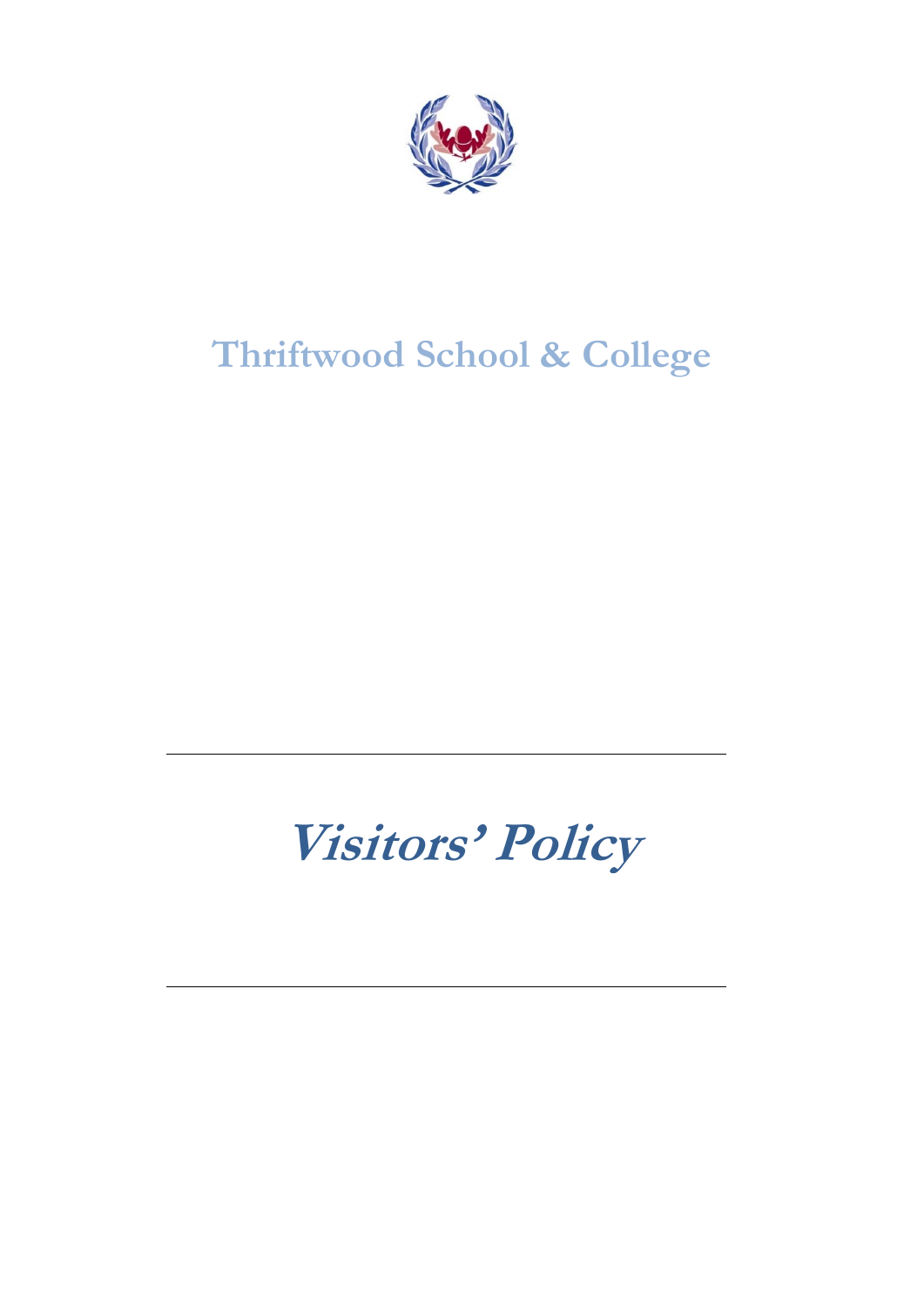# **Visitors' Policy**

| Date of this Copy:                                                       | May 2021                  |
|--------------------------------------------------------------------------|---------------------------|
| <b>Next Review Due:</b>                                                  | May 2023                  |
| Department with Responsibility for Review<br>Procedure:                  | GDPR/HR/Safeguarding Team |
| Staff were consulted on this document and it<br>was accepted by them on: | N/A                       |
| It was ratified by the Executive Committee on:                           | N/A                       |

This document is used in conjunction with:

- Keeping Children Safe in Education (DfE)
- Child Protection Policy
- Data Protection Policy (SEAX)
- Record Retention Guidelines (SEAX)
- Privacy Notice Workforce (SEAX)
- Emergency Management Plan

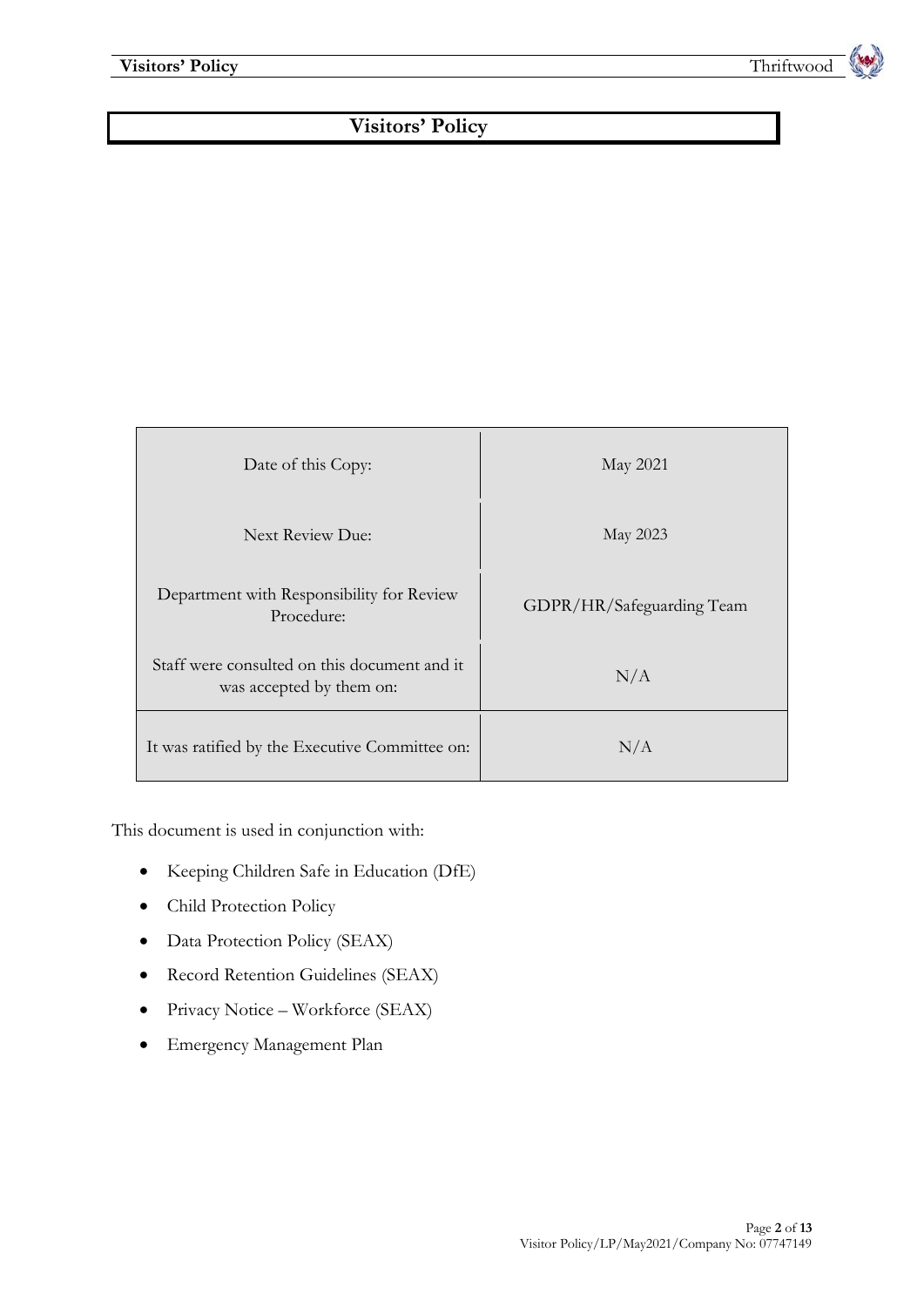# **CONTENTS**

# PAGE NO:

| 3. |  |
|----|--|
| 4. |  |
|    |  |
| 6. |  |
|    |  |
|    |  |
|    |  |
|    |  |
|    |  |
|    |  |
|    |  |
|    |  |
|    |  |
|    |  |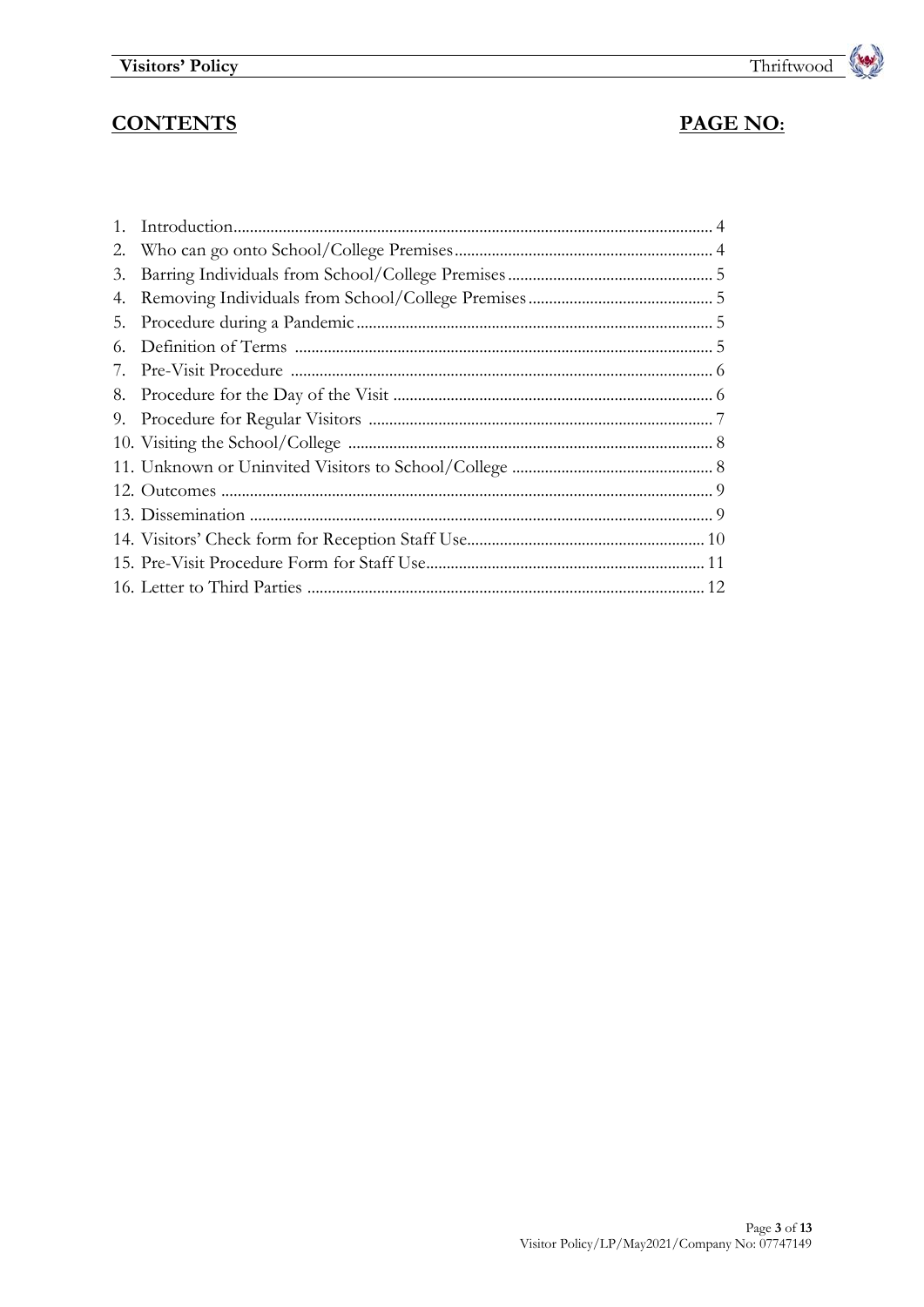#### **1. Introduction**

Visitors are offered a warm welcome at Thriftwood. We believe that the environment for our students is enhanced by a wide variety of experiences and by new people coming in to work with them. However, we follow **robust safeguarding systems** and this policy has been put in place to ensure that visitors to Thriftwood are carefully checked and monitored during their time with us. This ensures that no unauthorised person has entry to the School or the College. We endeavour to keep all of our community members safe from harm.

#### **Our policy can be summarised as:**

- **Enforcement of current Safeguarding procedures**
- **Prevention of unauthorised persons from entering School/College**
- **Making visitors welcome**
- **Ensuring that the purpose of each visit is understood and preparation made before the prospective visitor enters the School/College**
- **Monitoring visitors carefully during their time in School/College**
- **Being able to account for, and locate, visitors at all times**

Thriftwood is deemed to have responsibility for its students anywhere on the School/College sites, during normal school hours, during after-School/after-College activities and during off-site activities.

All visitors should note that Thriftwood follows the Safeguarding Guidance for Essex including:

- **Essex Safeguarding Children Board (ESCB) – SET Procedures [http://www.escb.co.uk](http://www.escb.co.uk/)**
- **Keeping Children Safe in Education http://www.gov.uk/government/publications/keeping-children-safe-in-education**
- **Working Together to Safeguard Children**

#### **2. Who can go onto School/College Premises**

Schools/Colleges are private property. People do NOT have an automatic right to enter. Parents have an 'implied licence' to come on to school/college premises at certain times, for instance:

- for appointments
- to attend a school event
- to drop off or pick up children

Anyone who breaks those rules would be trespassing.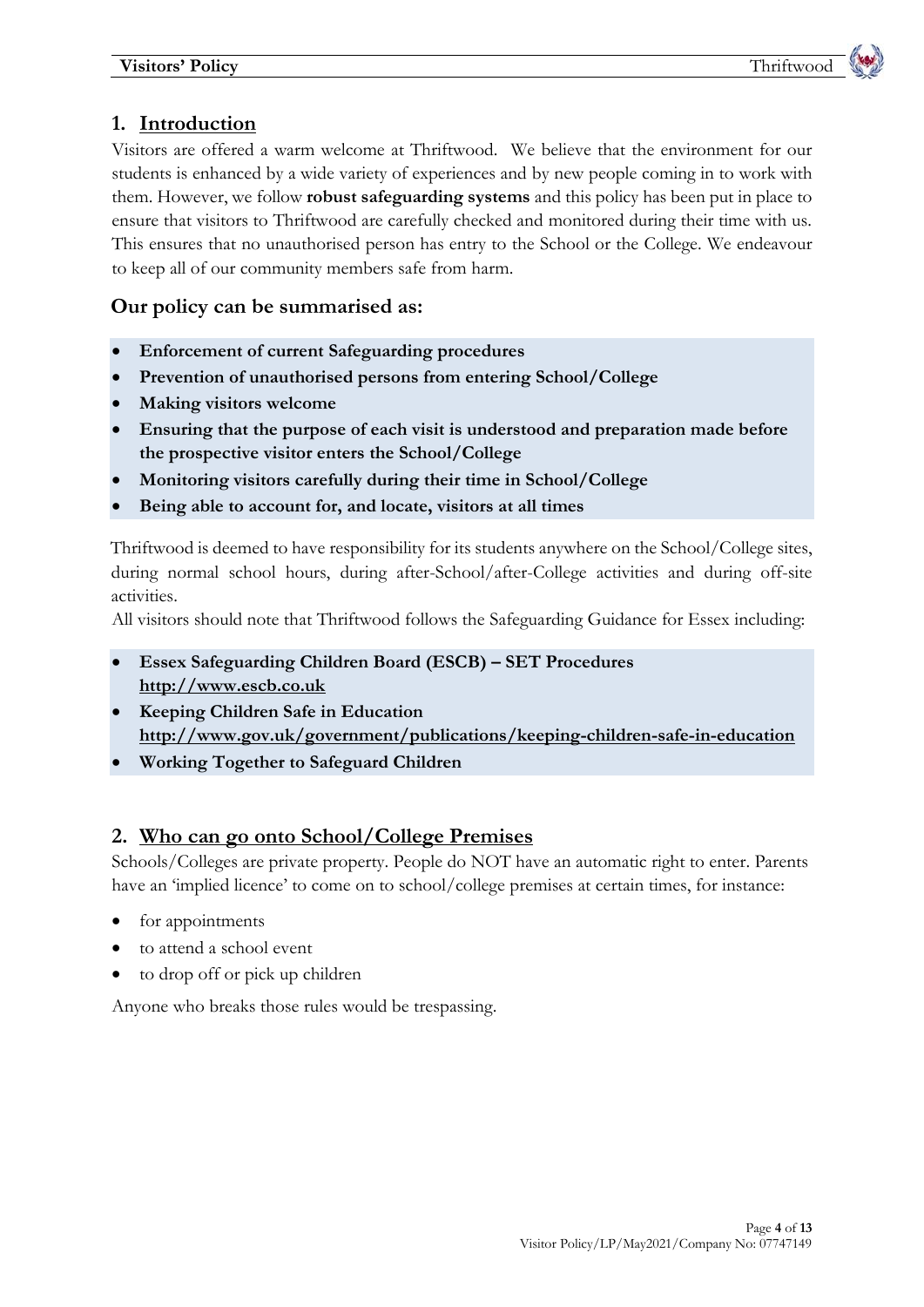## **3. Barring Individuals from School/College Premises**

Trespassing is a civil offence. This means that Thriftwood can ask someone to leave and take civil action in court if someone trespasses regularly.

If someone is acting in an aggressive, abusive or insulting manner, or using insulting behaviour/language that could potentially be a risk to staff or pupils, Thriftwood will ask the individual to leave. In such circumstances, the decision may be made to bar the individual in question. Thriftwood may decide to either:

- bar them temporarily, until the individual has had the opportunity to formally present their side
- tell them they intend to bar them and invite them to present their side by a set deadline

After the individual's side has been heard, Thriftwood will then decide whether to continue with barring them. This decision would then be reviewed within a reasonable time.

#### **4. Removing Individuals from School/College Premises**

Section 547 of the Education Act 1996 makes it a criminal offence for a person who is on school/college premises without legal permission to cause or permit a nuisance or disturbance. Trespassing itself does not constitute a criminal offence. To have committed a criminal offence, an abusive individual must have been barred from the premises or have exceeded their 'implied licence', then also have caused a nuisance or disturbance.

If a school has reasonable grounds to suspect that someone has committed an offence, then they can be removed from the premises by a police officer or a person authorised by the appropriate authority such as the:

- Executive Committee
- **Local Authority**
- Headteacher or Estate Manager

#### **5. Procedure during a Pandemic**

At Thriftwood, we like to give our visitors a warm welcome, however, this may not always be possible during a local or national pandemic. At Thriftwood, our top priority will always be the welfare of our pupils and staff. Therefore, at times it may be necessary for us to withdraw access completely for visitors to School and College or to limit the visits to those that provide an essential professional service for our young people (e.g. social workers and healthcare professionals).

During local and/or national pandemics, Thriftwood will work with the SEAX Trust and take guidance from Public Health England, any current government guidelines and the Local Authority.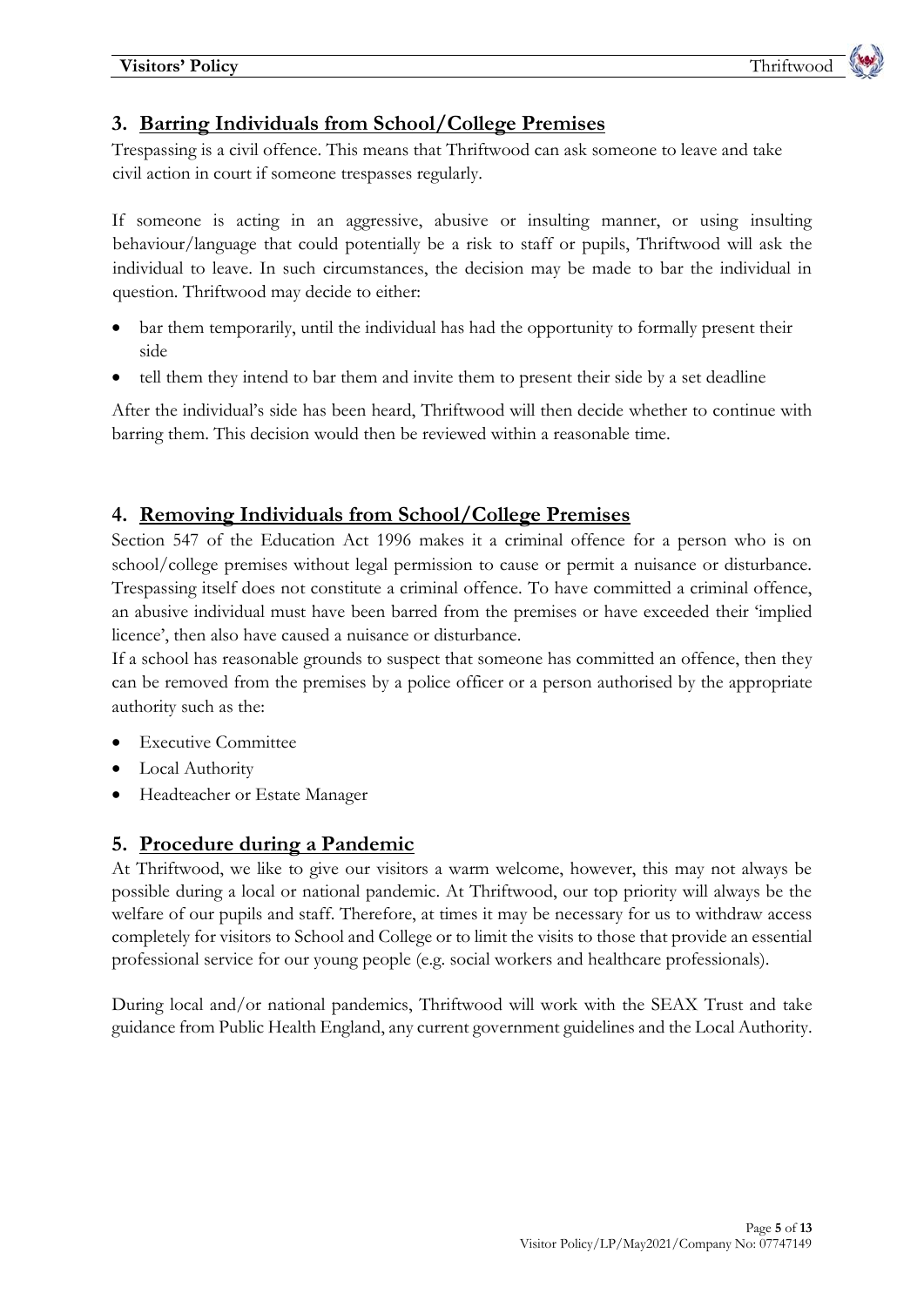# **6. Definition of Terms**

**One-off Visitors** – People who come into School/College on <u>one occasion only</u> and who are supervised by staff at ALL times.

Examples: Prospective Parents, Theatre Companies, Immunisation Team.

**Regular Visitors** – 'Regular' is defined as once a week, once a month, once a term or more. If in doubt, ask yourself, 'Is the visitor coming regularly enough to be able to form a relationship with a pupil?' If the answer is 'Yes', they are deemed to be a 'Regular Visitor'. Examples: Sports Coaches, Volunteers, Student Teachers, Therapists.

**Non-Regulated Activity** – Where the visitor is supervised by a member of staff at all times, i.e. not left alone with pupils.

**Regulated Activity** – Where the visitor is in 1:1 unsupervised contact with pupils during their visit.

#### **7. Pre-visit Procedure for new visitors to Thriftwood**

Before a new visitor is invited to the School/College, the following information must be provided to the School/College Office on the **Pre-Visit Procedure Form** (see Appendix):

- 1. Full name of visitor
- 2. Date, time and location of visit
- 3. Frequency of visits
- 4. Visitor's company/contact phone number
- 5. Staff member with responsibility for visitor whilst on site
- 6. Purpose of visit

It will also be necessary to:

- 1. Request the visitor to report to Reception on arrival
- 2. Request the visitor to bring all necessary documentation with them on the first day of their visit, e.g. photographic ID, Third Parties Letter, DBS documentation, as required.
- 3. Diarise the visit in the Main School/College Diary

#### **8. Procedure for new visitors on the Day of the Visit**

All visitors are required to have their identity confirmed. This may be through:

- a. **Photographic identification** (current passport/driving licence/ECC badge etc.) however
- b. In certain special circumstances, the above will not apply e.g. visitors **attending training courses** or those **attending meetings with current members of staff**. Under these circumstances, the visitors in question will be **supervised at all times.**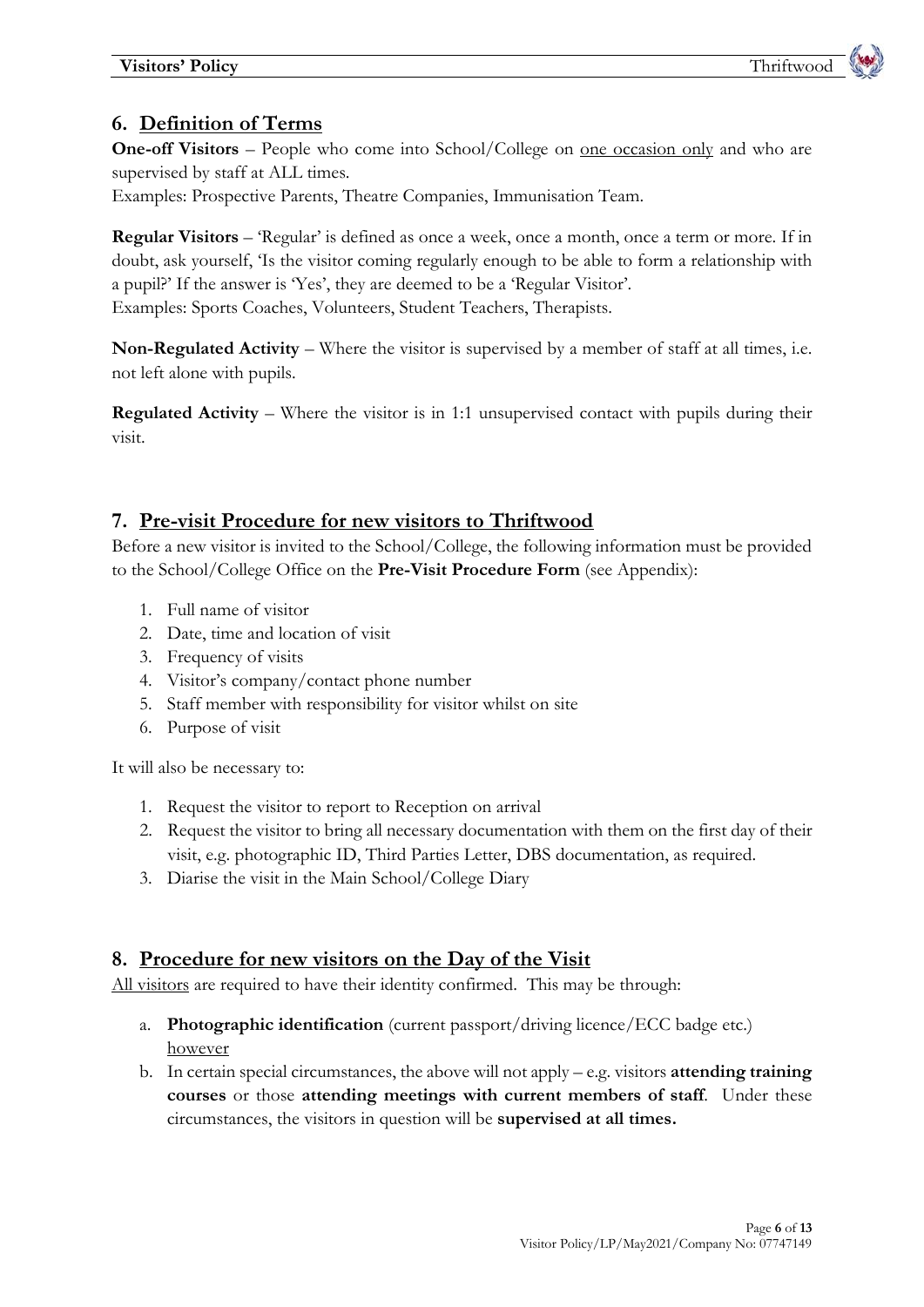If the visitor will be coming to School/College on a **regular basis\***, the following should be applied on their first visit:

\*See Definition of Terms above

- 1. For those visitors working for **Essex County Council** or organisations affiliated with ECC, such as **NHS Provide**, a photocopy of their ECC/NHS Provide identity badge should be taken. The Receptionist will check that the badge is in date and that the picture matches the person in question. The Receptionist will then sign and date the photocopy and pass it to the Data Manager/HR, noting the purpose of the visit, the name of the contact staff member during the visit and the frequency of the visits going forward. These visitors will not require continued supervision during their visit.
- 2. Those **regular visitors** working for a range of **other providers**, such as therapists, sports coaches, peripatetic music teachers, will be expected to bring with them a standard letter of verification signed by their employer/sponsor to state clearly that all necessary safeguarding and pre-employment checks have been completed satisfactorily (**'Letter to Third Parties' – see Appendix**). This letter will be verified by the Data Manager/HR and a decision made as to whether these visitors will/will not require continued supervision during their visits.
- 3. If prospective **regular visitors** are **self-employed** and will be entering into a working relationship with the School/College, they will be asked to provide all the usual documentation required in the Pre-Employment Checks procedure including relevant ID, current DBS information, proof of relevant qualifications, proof of right to work in the UK and further checks for those living/working abroad and they may need to provide insurance documents and the name of a recent employer or organisation previously frequented by the visitor, to check their suitability. Once these documents have been fully verified by the Data Manager/HR, a decision will be made as to whether these visitors will/will not require continued supervision during their visits.

#### **9. Procedure for Regular Visitors**

Due to the nature of the provision at Thriftwood, as in many schools, there are a number of visitors who may be deemed 'regular'. '**Regular'** can be interpreted as those visitors who may work for outside organisations known to Thriftwood and whose work entails visiting staff or pupils during the school day, such as **therapists, sports coaches** etc. Regular may be described as **weekly, monthly or termly**. In some particular cases, regular may be described as **annually**; for example known cricket coaches who work with the school during the summer term only.

**Known regular visitors** who visit the school or college **at least once a term** will be added to the **Single Central Record**. However, in the case of such visitors, it is important to ensure that all identity, DBS and pre-employment checks remain up to date. Ultimate responsibility for this lies with the Data Manager, HR and the Senior Leadership Team and these visitors may be asked to produce current documentation **at any time**.

Visitors who visit the School or College **less than once a term** will be subject to full and complete checks on each occasion, as if they were a 'new visitor'.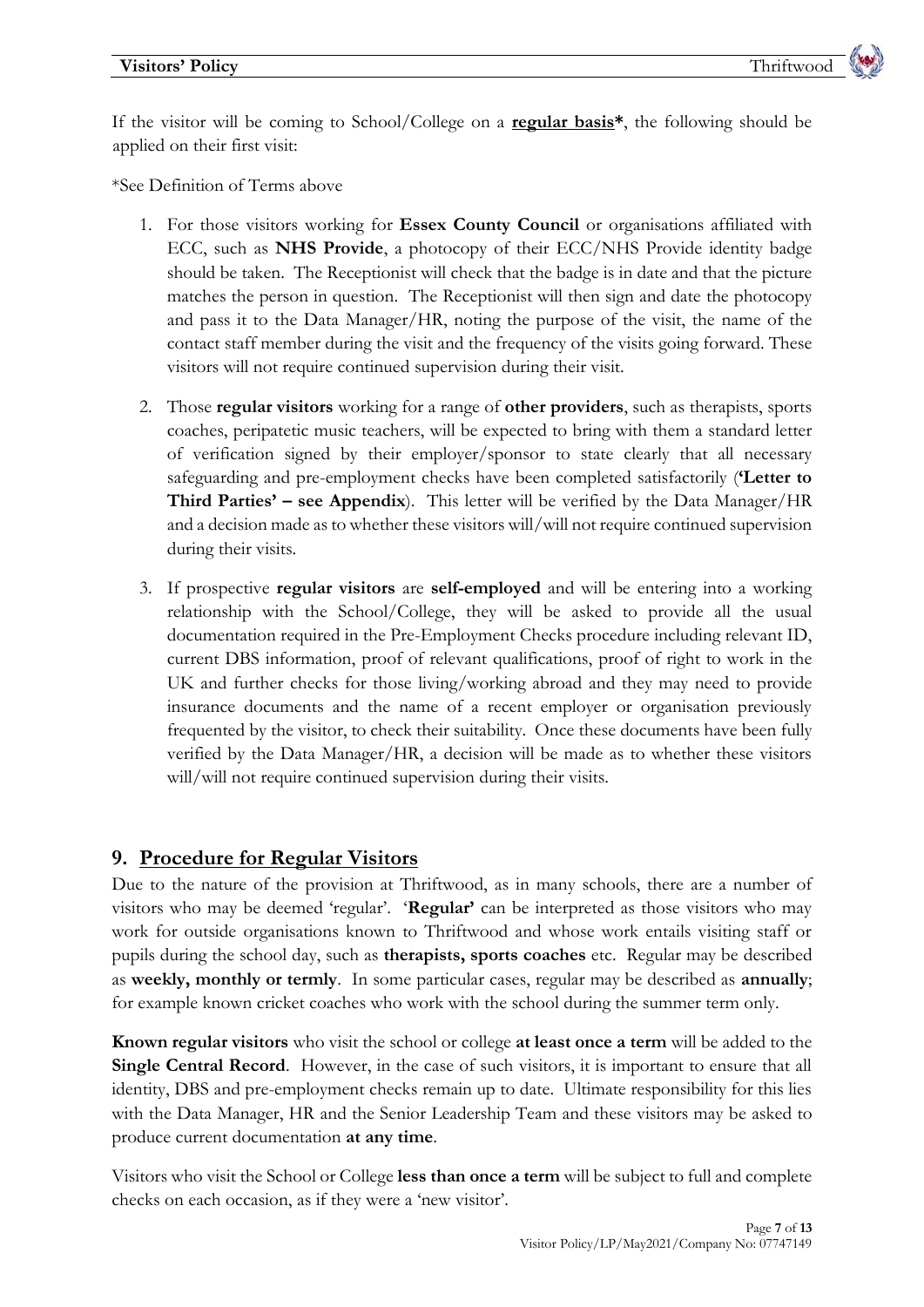Details of regular visitors will appear on the **Single Central Record**. A copy of the **names only** of those people appearing on the Single Central Record is held on the **Admin Drive** and called the **Visitor Checklist**. It is accessible to the Admin Team, including Reception at School and College. The Receptionist is therefore able to discern whether any particular visitor is known to Thriftwood and has been subject to the necessary checks. If the visitor does not appear on the Visitor Checklist, the **Visitor Check Form for Reception Staff Use** should be completed and returned to the Data Manager (see Appendix).

**IMPORTANT** - Please Note that if visitors are **regular**, they will be subject to the same rigidity of checks as visitors in **regulated** activity, **whether or not** their visit involves 1:1 unsupervised access to pupils.

#### **Visitor Badges**

**At Thriftwood, a visitor badge with a red lanyard indicates that the visitor must remain in unregulated activity throughout their visit. A green lanyard indicates that all safeguarding checks are complete and that the visitor may be in regulated contact with pupils during their visit.**

#### **10.Visiting the School/College**

- **All visitors must report to Reception first – they may not enter the School/College via any other entrance.**
- **At Reception, all visitors must state the purpose of their visit and who has invited them. They should be ready to produce formal identification when asked. If they cannot produce appropriate forms of identification they may be asked to leave.**
- **If the Receptionist is expecting them, their relevant documents will be checked/photocopied.**
- **If the Receptionist is not expecting them, the procedure for unknown visitors (below) will apply.**
- **All visitors will be asked to sign the Visitors Record Book (School) or will be booked in using the electronic signing in system (College) which can be found in Reception.**
- **All visitors will be given an identification badge that must be visible at all times during their visit.**
- **At Thriftwood, a visitor badge with a red lanyard indicates that the visitor must remain in unregulated activity throughout their visit. A green lanyard indicates that all safeguarding checks are complete and that the visitor may be in regulated contact with pupils during their visit.**
- **Visitors will then be escorted to their point of contact OR their point of contact will be asked to come to Reception to receive the visitor. The contact will then be responsible for them while they are on site.**
- **Visitors without a current DBS/pre-employment checks will be accompanied, or supervised, during their time in School/College. However, reason must be applied to this supervision, i.e. not in toilets etc. Service providers, such as the school nurse or music tutors who are regularly on site will have an induction to safe use of the premises.**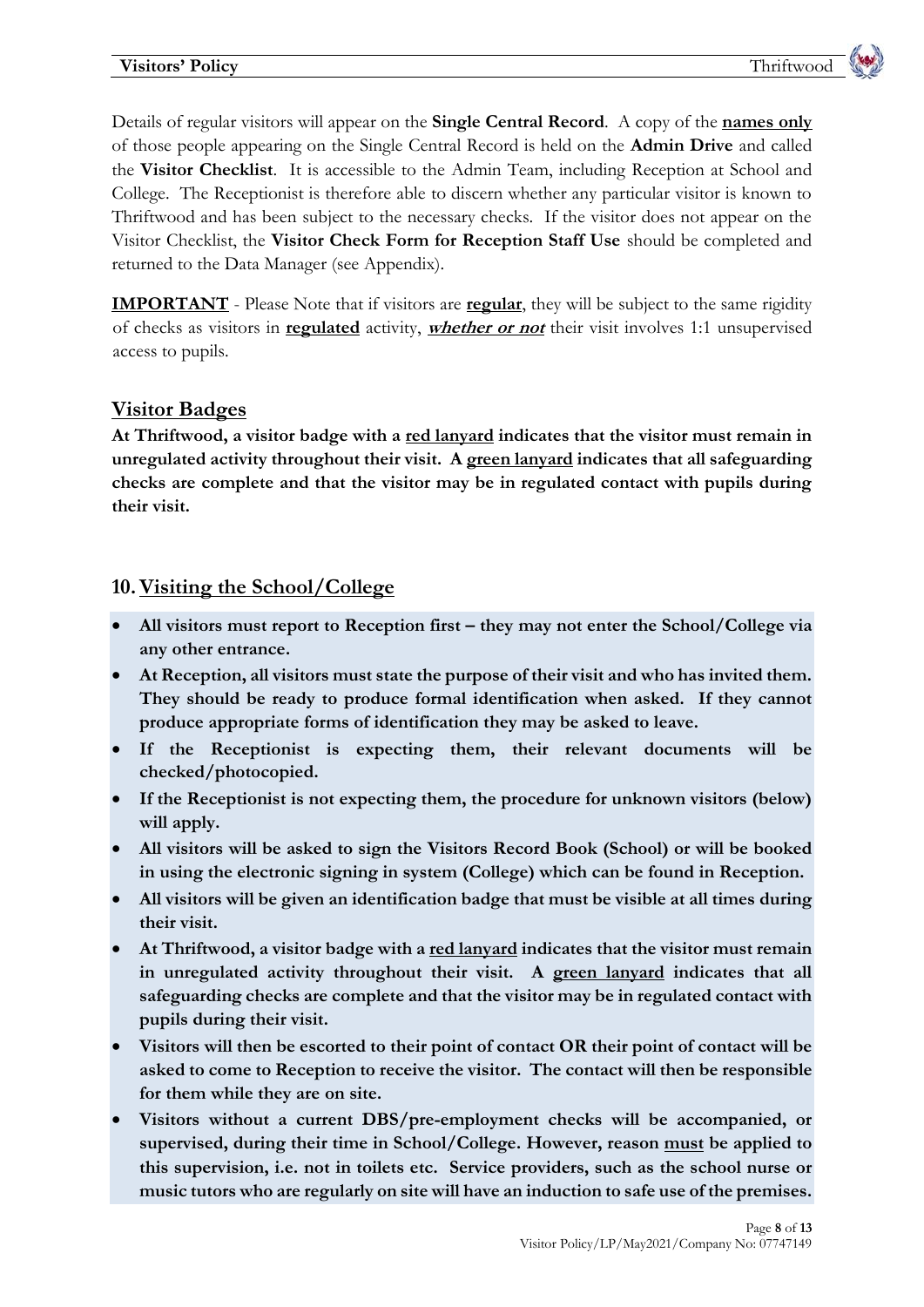- **Following the appropriate signing-in procedure at Reception, the Site Manager will be responsible for workmen/women, and trades people, during their time in School/College.**
- **On departing the premises, visitors should be accompanied to reception by their point of contact, return their badge and sign out using either the visitors' book or the electronic signing out system.**

# **11. Unknown or Uninvited Visitors to School/College**

- **The Headteacher of School/College or Senior Leader in charge must be informed immediately if members of the Police, Fire Service, or other official bodies arrive unexpectedly.**
- **Any unexpected visitors need to be politely questioned about the purpose of their visit and who they are hoping to see. The Receptionist should:** 
	- o **Ask for identification e.g. a driving licence/company identification card. A uniform alone is not proof of ID or profession – photo ID is still required.**
	- o **Maintain the person in Reception and call for assistance.**
	- o **If there is any doubt about the visitor they must not be allowed into the main building.**
- **Any member of staff must politely challenge any visitor/stranger in school or college who is not wearing any identification or is acting suspiciously and enquire who they are and their business on the site.**
- **In the event that a visitor behaves in an unacceptable or threatening manner and becomes abusive and aggressive, the Headteacher of School/College or Senior Leader should be informed immediately. The visitor will be asked to leave the premises immediately and warned that if they fail to leave the grounds, police assistance will be requested.**
- **The safety of staff and pupils remains paramount at all times and this policy should be used in conjunction with Thriftwood's Emergency Management Plan, should individual circumstances dictate.**

# **12.Outcomes**

This policy will promote the excellent ethos of Thriftwood School & College. It will ensure that children and staff are safe and that visitors are properly welcomed, supervised and monitored. It will prevent unauthorised persons from entering the School/College.

# **13.Dissemination**

This policy is publicised to all in the School/College community through:

- Staff Development Meetings
- The Staff Section of the School/College website
- A copy of this policy and appendices is held in the Reception areas at both Thriftwood School and Thriftwood College for reference at all times.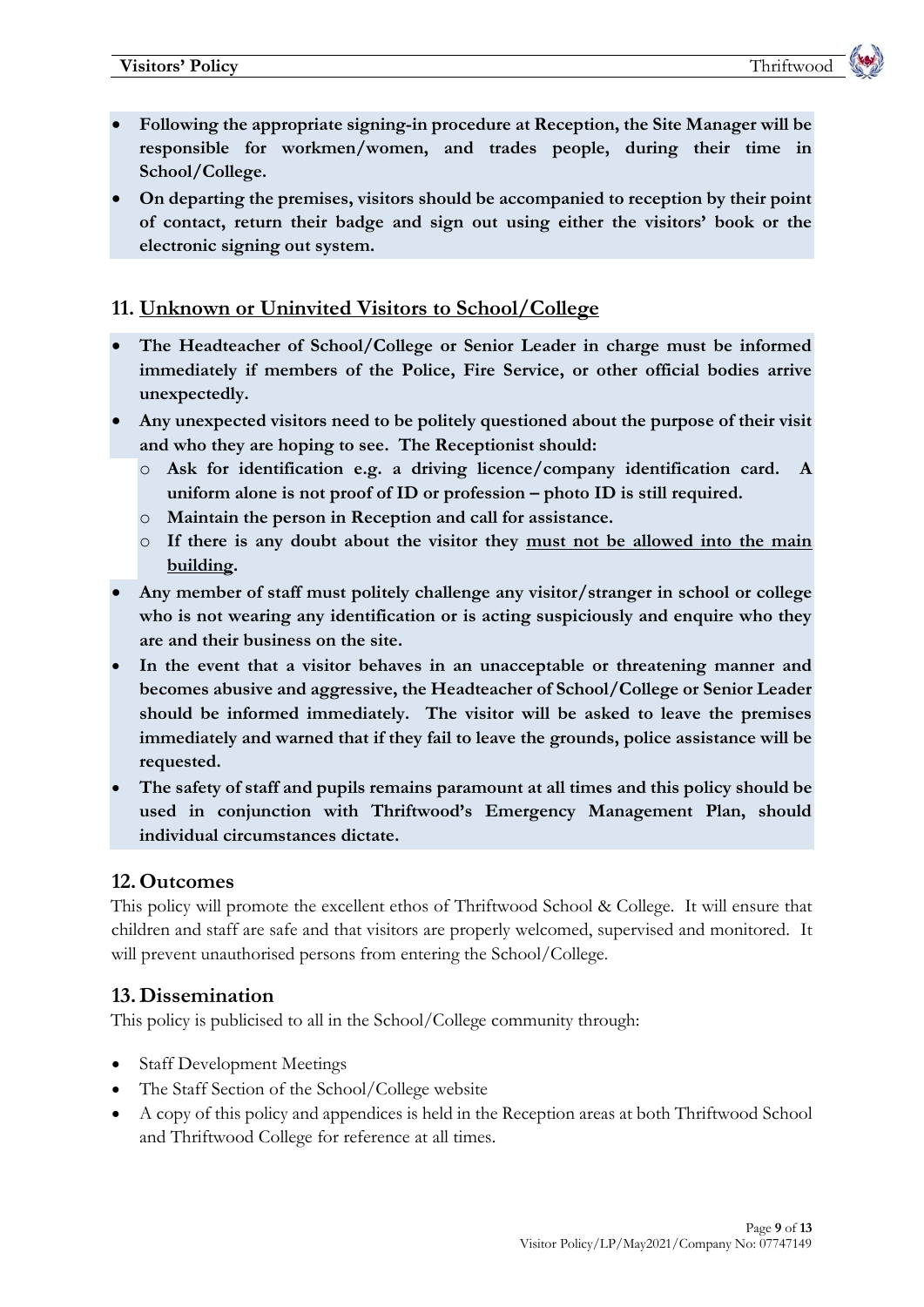# **Visitors' Check Form for Reception Staff Use**

**(To be completed by a member of Admin Staff and returned to the Data Manager)**

|                              | Details                                                                        | <b>Reception - Please Complete:</b>                                             |
|------------------------------|--------------------------------------------------------------------------------|---------------------------------------------------------------------------------|
| 1)                           | Does visitor appear on the Visitor<br>Checklist?                               | YES/NO                                                                          |
|                              | (Admin Drive)                                                                  | If the answer is 'NO' please complete this form and return to<br>H <sub>R</sub> |
| 2)                           | Date & Time of visit:                                                          |                                                                                 |
| 3)                           | Is this visit a <b>'one-off'</b> or part of a                                  |                                                                                 |
|                              | regular set of visits? If regular                                              |                                                                                 |
|                              | please give frequency/end date:                                                |                                                                                 |
| 4)                           | Full Name of Visitor:                                                          |                                                                                 |
| 5)                           | Company/Agency Name:                                                           |                                                                                 |
| $\left( \frac{1}{2} \right)$ | <b>Contact Name</b> at School/College:                                         |                                                                                 |
| 7)                           | Photographic Identification                                                    |                                                                                 |
|                              | provided (check name, picture and                                              |                                                                                 |
|                              | date) and photocopy.                                                           |                                                                                 |
|                              | Receptionist: Sign, date and staple                                            |                                                                                 |
|                              | copy to this form. (Only accept                                                |                                                                                 |
|                              | current passport, driving licence                                              |                                                                                 |
|                              | or official employee photo badge)                                              |                                                                                 |
| 8)                           | Does visitor have a current Essex                                              |                                                                                 |
|                              | <b>County Council/NHS Provide</b>                                              |                                                                                 |
|                              | Photo-badge dated within the last 3                                            |                                                                                 |
|                              | years?                                                                         |                                                                                 |
|                              | IF SO: Receptionist: Photocopy,                                                |                                                                                 |
|                              | sign, date & return to HR. In this                                             |                                                                                 |
|                              | case, all safeguarding checks will be                                          |                                                                                 |
|                              | in place and the visitor can engage in                                         |                                                                                 |
|                              | regulated activity.                                                            |                                                                                 |
|                              | IF NOT: Receptionist: please                                                   |                                                                                 |
|                              | complete box 9 below.                                                          |                                                                                 |
| 9)                           | If visitor will be in regulated                                                | LETTER TO THIRD PARTIES<br>COMPLETED AND ATTACHED? YES/NO                       |
|                              | activity (i.e. unsupervised situations<br>with pupils) during visit then: full |                                                                                 |
|                              | details in the Letter to Third                                                 |                                                                                 |
|                              | Parties (appendix below) must be                                               |                                                                                 |
|                              | completed and returned by their                                                |                                                                                 |
|                              | organisation. This must be checked                                             |                                                                                 |
|                              | by HR <b>before</b> they can be allowed to                                     |                                                                                 |
|                              | work unsupervised.                                                             |                                                                                 |
|                              | 10) Lanyard Assigned:                                                          | <b>RED/GREEN</b>                                                                |
|                              |                                                                                |                                                                                 |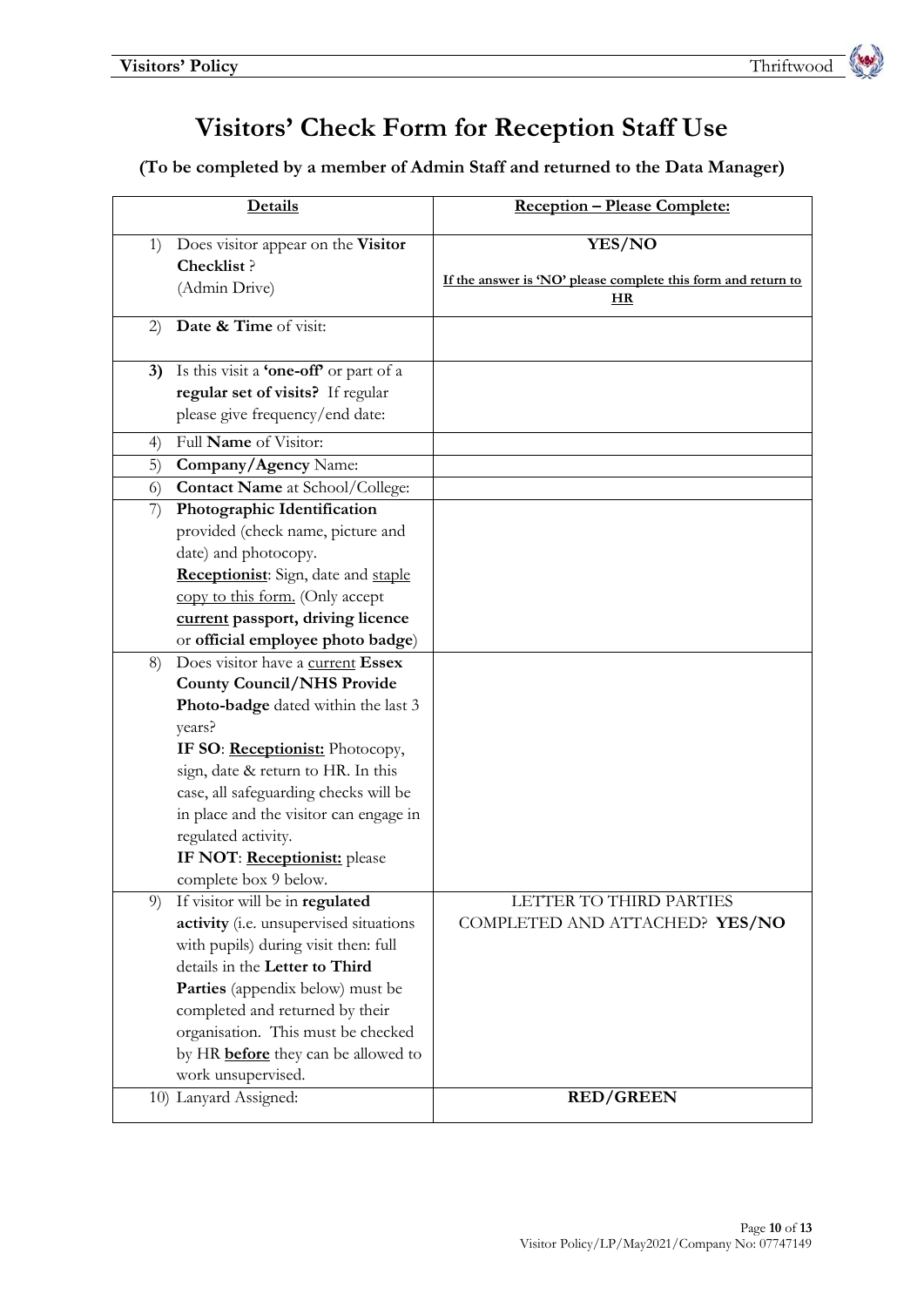# **Pre-Visit Procedure Form for Staff Use**

#### **To be completed by member of staff prior to the day of visit**

|    | <b>Action</b>                                                                                                                                                                                                                                                                                                                                 | <b>Please Complete:</b>                                                                                                                  |
|----|-----------------------------------------------------------------------------------------------------------------------------------------------------------------------------------------------------------------------------------------------------------------------------------------------------------------------------------------------|------------------------------------------------------------------------------------------------------------------------------------------|
| 1) | Full Name of Visitor:                                                                                                                                                                                                                                                                                                                         |                                                                                                                                          |
| 2) | Visitor's Company/category (i.e. parent):                                                                                                                                                                                                                                                                                                     |                                                                                                                                          |
| 3) | Staff Member with responsibility for Visitor<br>whilst on site:                                                                                                                                                                                                                                                                               |                                                                                                                                          |
| 4) | Date, Time and Length of Visit:                                                                                                                                                                                                                                                                                                               |                                                                                                                                          |
| 5) | How often/when will the Visitor be coming in<br>to School or College, i.e. weekly/monthly?                                                                                                                                                                                                                                                    |                                                                                                                                          |
| 6) | Purpose of Visit:                                                                                                                                                                                                                                                                                                                             |                                                                                                                                          |
| 7) | Location/Meeting Room for Visit:                                                                                                                                                                                                                                                                                                              |                                                                                                                                          |
| 8) | Has visitor been asked to bring photographic<br>ID?<br>Is this ID a current ECC or NHS PROVIDE<br>standard ID CARD?                                                                                                                                                                                                                           | Photo Identification: YES/NO<br>ECC/NHS ID Card: YES/NO*<br>*If YES No further information is required.<br>Please return this form to HR |
| 9) | Will this be a regular visitor?<br>IF SO: they will need to bring a letter from<br>their organisation stating that all safeguarding<br>checks are complete - See Letter to Third<br>Parties                                                                                                                                                   | Will visitor be bringing a completed<br>Standard Letter to Third Parties?<br>YES/NO                                                      |
|    | 10) Is this a regular self-employed visitor or a<br>visitor from an unknown organisation?<br>IF SO: they need to bring current Photo ID,<br>DBS documentation (if in regulated activity)<br>AND be prepared to provide original<br>qualification details, insurance details and a<br>previous employer's phone number to check<br>suitability | Will visitor be bringing all documentation<br>as stated in Section 9?<br>YES/NO                                                          |
|    | 11) Have you asked the visitor to report to<br>Reception on arrival?                                                                                                                                                                                                                                                                          |                                                                                                                                          |
|    | 12) Have you diarised the visit in the main School<br>or College diary?                                                                                                                                                                                                                                                                       |                                                                                                                                          |
|    | 13) Please return this form to the School/College<br>office prior to visit day                                                                                                                                                                                                                                                                |                                                                                                                                          |

#### **For Use by Office/Data Manager:**

| Permission necessary from Safeguarding Designate? YES/NO   |  |
|------------------------------------------------------------|--|
| Staff Member Informed of Outcome:  Office Initials:  Date: |  |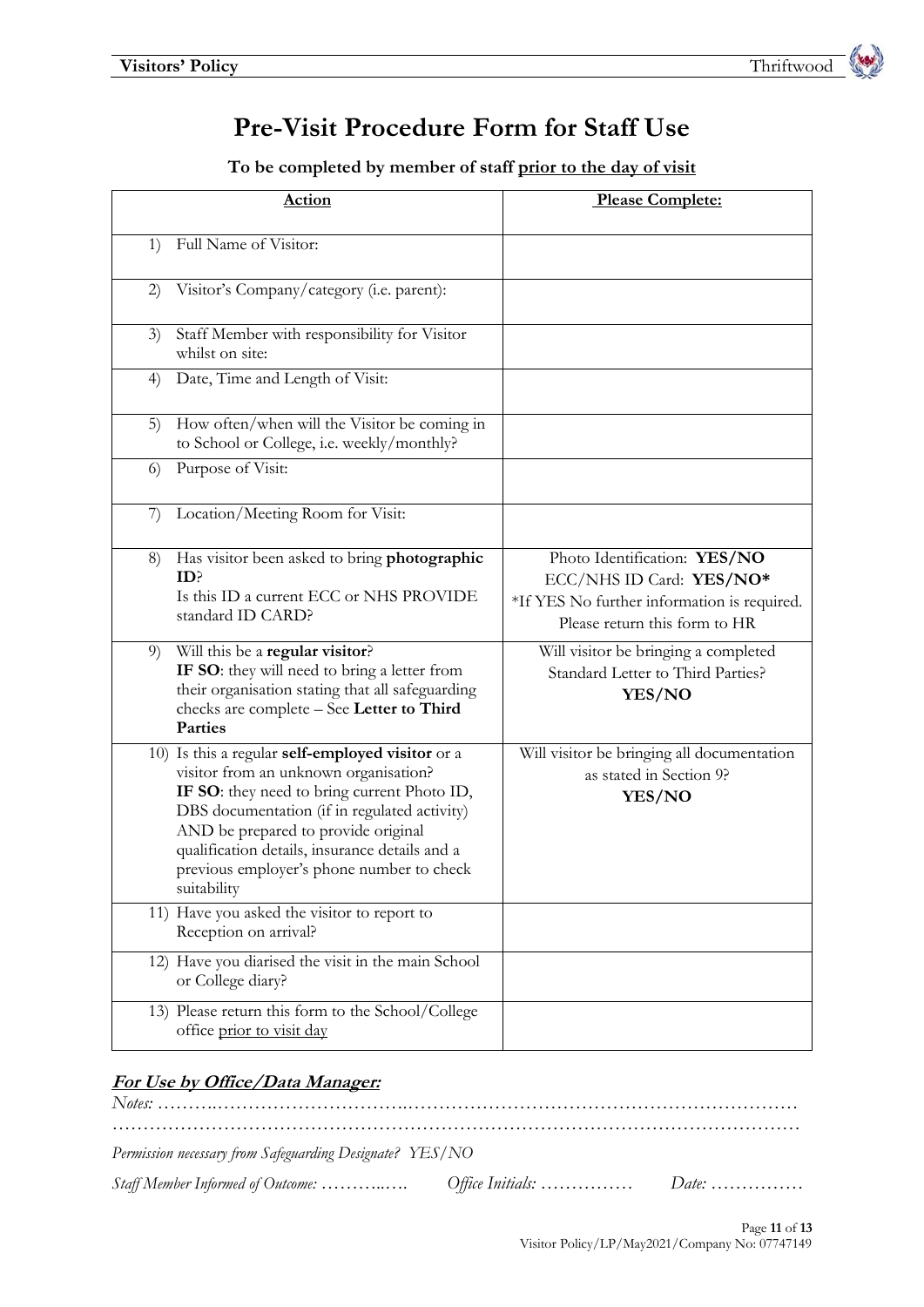**LETTER TO THIRD PARTIES - If you are a company whose staff members will be visiting Thriftwood School or College, please complete this letter:**

**Name of Visitor(s): .……………………………………………………………….... Start/End Date of Visit(s): …………………………………………………………**

**Frequency of Visits: ……..……………………………………………………………**

In line with our safeguarding requirements and to enable us to record details on our Single Central Record we require confirmation from your organisation, on your **headed notepaper** or **by email (clearly showing your organisation name)** that your above staff member(s) have been subject to the following required pre-employment checks.

Please provide the following information regarding the checks carried out:

| <b>Type of Check</b>                                                                                                                                                       | Has check<br>been<br>satisfactorily<br>completed? | <b>Further information</b>                      |
|----------------------------------------------------------------------------------------------------------------------------------------------------------------------------|---------------------------------------------------|-------------------------------------------------|
| <b>Enhanced DBS check</b>                                                                                                                                                  | YES/NO                                            | <b>DBS</b> Certificate Number:                  |
| including Children's                                                                                                                                                       |                                                   |                                                 |
| <b>Barred List Check: please</b><br>include DBS certificate<br>number, date and name of<br>organisation who carried out                                                    |                                                   | Date of DBS Check:                              |
| the check in further<br>information column                                                                                                                                 |                                                   | Name of Organisation carrying out<br>the check: |
| <b>Stand Alone DBS</b>                                                                                                                                                     | YES/NO                                            | <b>CBL Check Certificate Number:</b>            |
| <b>Children's Barred List</b>                                                                                                                                              |                                                   |                                                 |
| check:<br>If this check was undertaken<br>instead of the Enhanced<br>check above please give full                                                                          |                                                   | Date of CBL Check:                              |
| details of <b>both</b> checks                                                                                                                                              |                                                   | Name of Organisation carrying out<br>the check: |
| Are you completely satisfied<br>that any information<br>contained in the DBS check<br>would not prevent this<br>person from working with<br>children or vulnerable adults? | YES/NO                                            | If 'NO' - please give details:                  |